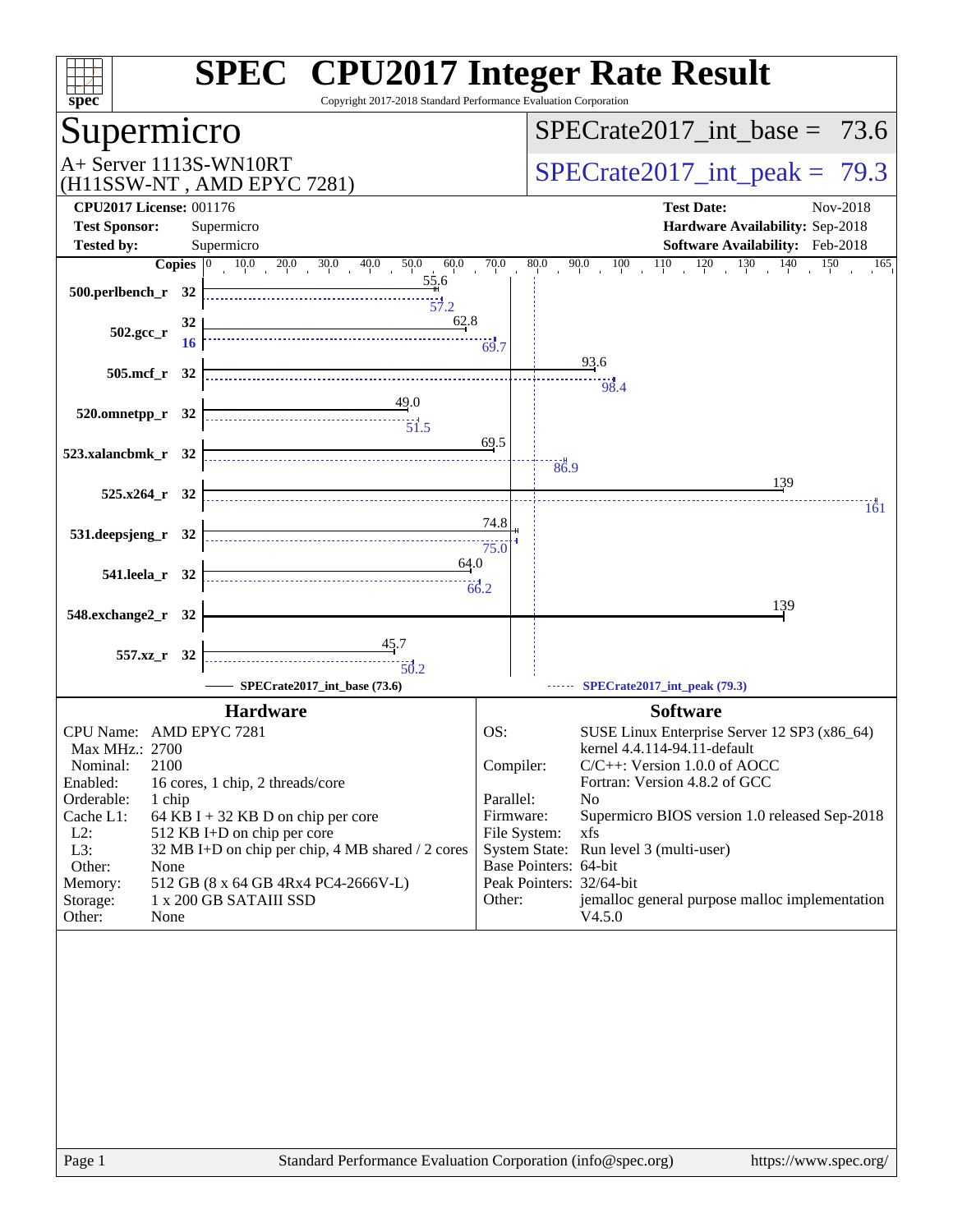

Copyright 2017-2018 Standard Performance Evaluation Corporation

### Supermicro

(H11SSW-NT , AMD EPYC 7281)

SPECrate2017 int\_base =  $73.6$ 

## A+ Server 1113S-WN10RT <br>SPECrate2017 int\_peak = 79.3

**[CPU2017 License:](http://www.spec.org/auto/cpu2017/Docs/result-fields.html#CPU2017License)** 001176 **[Test Date:](http://www.spec.org/auto/cpu2017/Docs/result-fields.html#TestDate)** Nov-2018 **[Test Sponsor:](http://www.spec.org/auto/cpu2017/Docs/result-fields.html#TestSponsor)** Supermicro **[Hardware Availability:](http://www.spec.org/auto/cpu2017/Docs/result-fields.html#HardwareAvailability)** Sep-2018 **[Tested by:](http://www.spec.org/auto/cpu2017/Docs/result-fields.html#Testedby)** Supermicro **[Software Availability:](http://www.spec.org/auto/cpu2017/Docs/result-fields.html#SoftwareAvailability)** Feb-2018

### **[Results Table](http://www.spec.org/auto/cpu2017/Docs/result-fields.html#ResultsTable)**

|                                   | <b>Base</b>   |                |       |                |       | <b>Peak</b>    |       |               |                |              |                |              |                |              |
|-----------------------------------|---------------|----------------|-------|----------------|-------|----------------|-------|---------------|----------------|--------------|----------------|--------------|----------------|--------------|
| <b>Benchmark</b>                  | <b>Copies</b> | <b>Seconds</b> | Ratio | <b>Seconds</b> | Ratio | <b>Seconds</b> | Ratio | <b>Copies</b> | <b>Seconds</b> | <b>Ratio</b> | <b>Seconds</b> | <b>Ratio</b> | <b>Seconds</b> | <b>Ratio</b> |
| 500.perlbench_r                   | 32            | 906            | 56.2  | 923            | 55.2  | 917            | 55.6  | 32            | 894            | 57.0         | 890            | 57.2         | 889            | 57.3         |
| 502.gcc_r                         | 32            | 719            | 63.0  | 723            | 62.6  | 722            | 62.8  | 16            | 323            | 70.0         | 325            | 69.7         | 326            | 69.6         |
| $505$ .mcf r                      | 32            | 553            | 93.5  | 552            | 93.6  | 552            | 93.7  | 32            | 527            | 98.1         | 526            | 98.4         | 525            | 98.5         |
| 520.omnetpp_r                     | 32            | 859            | 48.9  | 857            | 49.0  | 857            | 49.0  | 32            | 814            | 51.6         | 815            | 51.5         | 815            | 51.5         |
| 523.xalancbmk r                   | 32            | 487            | 69.4  | 486            | 69.6  | 486            | 69.5  | 32            | <u>389</u>     | 86.9         | 391            | 86.4         | 389            | 86.9         |
| 525.x264 r                        | 32            | 404            | 139   | 404            | 139   | 404            | 139   | 32            | 348            | 161          | 348            | <b>161</b>   | 348            | 161          |
| 531.deepsjeng_r                   | 32            | 490            | 74.8  | 490            | 74.8  | 488            | 75.2  | 32            | 490            | 74.9         | 489            | 75.0         | 489            | 75.0         |
| 541.leela r                       | 32            | 828            | 64.0  | 828            | 64.0  | 827            | 64.1  | 32            | 801            | 66.1         | 801            | 66.2         | 800            | 66.2         |
| 548.exchange2_r                   | 32            | 603            | 139   | 604            | 139   | 604            | 139   | 32            | 603            | 139          | 604            | 139          | 604            | <b>139</b>   |
| 557.xz r                          | 32            | 756            | 45.7  | 753            | 45.9  | 758            | 45.6  | 32            | 688            | 50.2         | 688            | 50.2         | 688            | 50.2         |
| $SPECrate2017$ int base =<br>73.6 |               |                |       |                |       |                |       |               |                |              |                |              |                |              |

**[SPECrate2017\\_int\\_peak =](http://www.spec.org/auto/cpu2017/Docs/result-fields.html#SPECrate2017intpeak) 79.3**

Results appear in the [order in which they were run.](http://www.spec.org/auto/cpu2017/Docs/result-fields.html#RunOrder) Bold underlined text [indicates a median measurement.](http://www.spec.org/auto/cpu2017/Docs/result-fields.html#Median)

#### **[Compiler Notes](http://www.spec.org/auto/cpu2017/Docs/result-fields.html#CompilerNotes)**

The AMD64 AOCC Compiler Suite is available at <http://developer.amd.com/amd-aocc/>

The AOCC Gold Linker plugin was installed and used for the link stage.

The AOCC Fortran Plugin version 1.0 was used to leverage AOCC optimizers with gfortran. It is available here: <http://developer.amd.com/amd-aocc/>

#### **[Submit Notes](http://www.spec.org/auto/cpu2017/Docs/result-fields.html#SubmitNotes)**

The config file option 'submit' was used. 'numactl' was used to bind copies to the cores. See the configuration file for details.

#### **[Operating System Notes](http://www.spec.org/auto/cpu2017/Docs/result-fields.html#OperatingSystemNotes)**

'ulimit -s unlimited' was used to set environment stack size 'ulimit -l 2097152' was used to set environment locked pages in memory limit

runspec command invoked through numactl i.e.: numactl --interleave=all runspec <etc>

Set dirty\_ratio=8 to limit dirty cache to 8% of memory Set swappiness=1 to swap only if necessary Set zone\_reclaim\_mode=1 to free local node memory and avoid remote memory sync then drop\_caches=3 to reset caches before invoking runcpu

**(Continued on next page)**

| Page 2 | Standard Performance Evaluation Corporation (info@spec.org) |  | https://www.spec.org/ |
|--------|-------------------------------------------------------------|--|-----------------------|
|--------|-------------------------------------------------------------|--|-----------------------|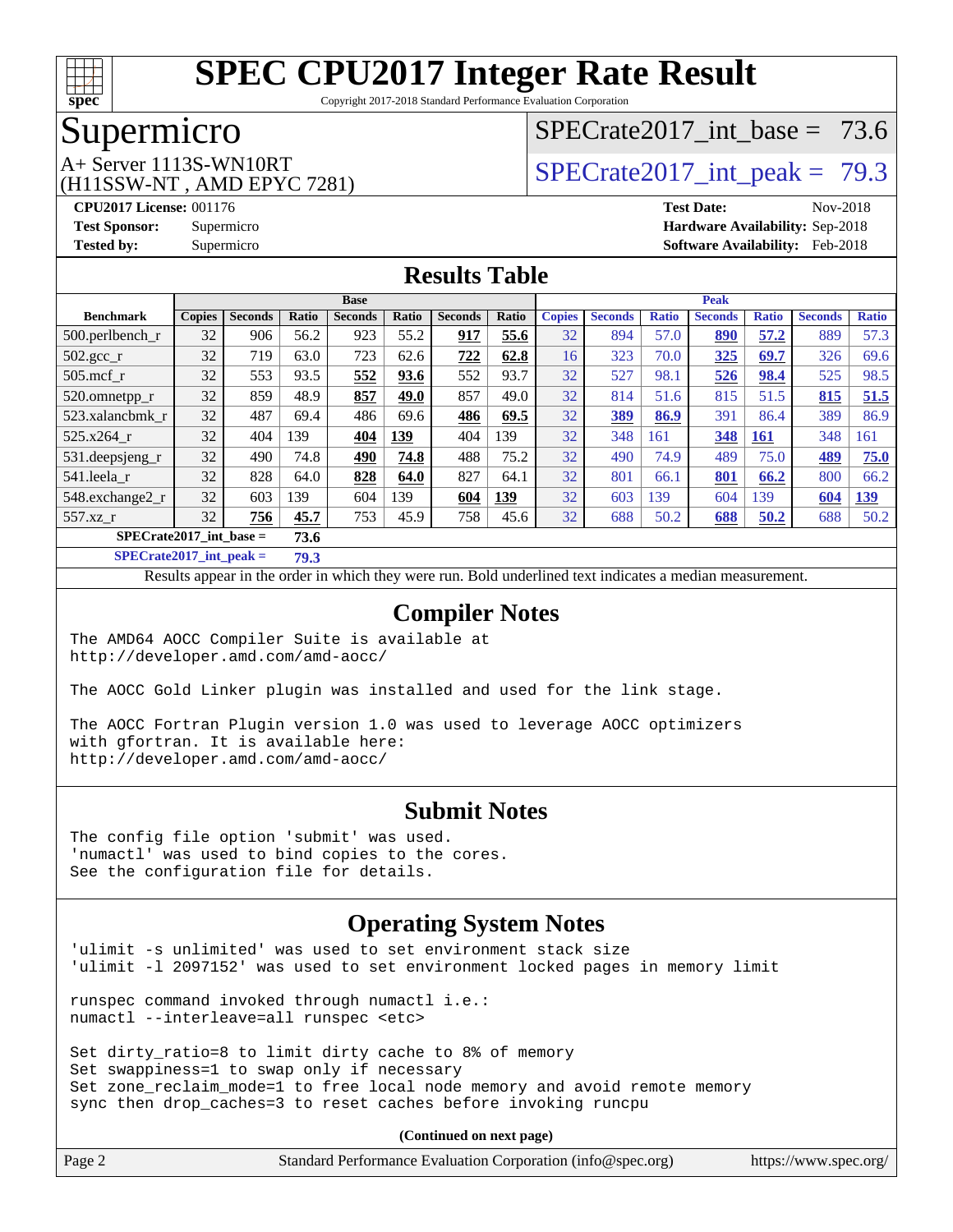

Copyright 2017-2018 Standard Performance Evaluation Corporation

### Supermicro

SPECrate2017 int\_base =  $73.6$ 

(H11SSW-NT , AMD EPYC 7281)

A+ Server 1113S-WN10RT <br>SPECrate2017 int\_peak = 79.3

**[Tested by:](http://www.spec.org/auto/cpu2017/Docs/result-fields.html#Testedby)** Supermicro **[Software Availability:](http://www.spec.org/auto/cpu2017/Docs/result-fields.html#SoftwareAvailability)** Feb-2018

**[CPU2017 License:](http://www.spec.org/auto/cpu2017/Docs/result-fields.html#CPU2017License)** 001176 **[Test Date:](http://www.spec.org/auto/cpu2017/Docs/result-fields.html#TestDate)** Nov-2018 **[Test Sponsor:](http://www.spec.org/auto/cpu2017/Docs/result-fields.html#TestSponsor)** Supermicro **[Hardware Availability:](http://www.spec.org/auto/cpu2017/Docs/result-fields.html#HardwareAvailability)** Sep-2018

### **[Operating System Notes \(Continued\)](http://www.spec.org/auto/cpu2017/Docs/result-fields.html#OperatingSystemNotes)**

dirty\_ratio, swappiness, zone\_reclaim\_mode and drop\_caches were all set using privileged echo (e.g. echo 1 > /proc/sys/vm/swappiness).

Transparent huge pages were enabled for this run (OS default)

#### **[General Notes](http://www.spec.org/auto/cpu2017/Docs/result-fields.html#GeneralNotes)**

Environment variables set by runcpu before the start of the run: LD\_LIBRARY\_PATH = "/home/cpu2017/amd1704-rate-libs-revD/64;/home/cpu2017/amd1704-rate-libs-revD/32:" MALLOC\_CONF = "lg\_chunk:26"

Binaries were compiled on a system with 2x AMD EPYC 7601 CPU + 512GB Memory using RHEL 7.4 jemalloc, a general purpose malloc implementation, was obtained at <https://github.com/jemalloc/jemalloc/releases/download/4.5.0/jemalloc-4.5.0.tar.bz2> jemalloc was built with GCC v4.8.5 in RHEL v7.2 under default conditions. jemalloc uses environment variable MALLOC\_CONF with values narenas and lg\_chunk:

 narenas: sets the maximum number of arenas to use for automatic multiplexing of threads and arenas.

 lg\_chunk: set the virtual memory chunk size (log base 2). For example, lg\_chunk:21 sets the default chunk size to 2^21 = 2MiB.

NA: The test sponsor attests, as of date of publication, that CVE-2017-5754 (Meltdown) is mitigated in the system as tested and documented. Yes: The test sponsor attests, as of date of publication, that CVE-2017-5753 (Spectre variant 1) is mitigated in the system as tested and documented. Yes: The test sponsor attests, as of date of publication, that CVE-2017-5715 (Spectre variant 2) is mitigated in the system as tested and documented.

#### **[Platform Notes](http://www.spec.org/auto/cpu2017/Docs/result-fields.html#PlatformNotes)**

BIOS Settings: Determinism Slider = Power Sysinfo program /home/cpu2017/bin/sysinfo Rev: r5974 of 2018-05-19 9bcde8f2999c33d61f64985e45859ea9 running on linux-pm02 Fri Nov 23 18:22:02 2018

 SUT (System Under Test) info as seen by some common utilities. For more information on this section, see <https://www.spec.org/cpu2017/Docs/config.html#sysinfo>

 From /proc/cpuinfo model name : AMD EPYC 7281 16-Core Processor 1 "physical id"s (chips) 32 "processors" cores, siblings (Caution: counting these is hw and system dependent. The following excerpts from /proc/cpuinfo might not be reliable. Use with caution.)

**(Continued on next page)**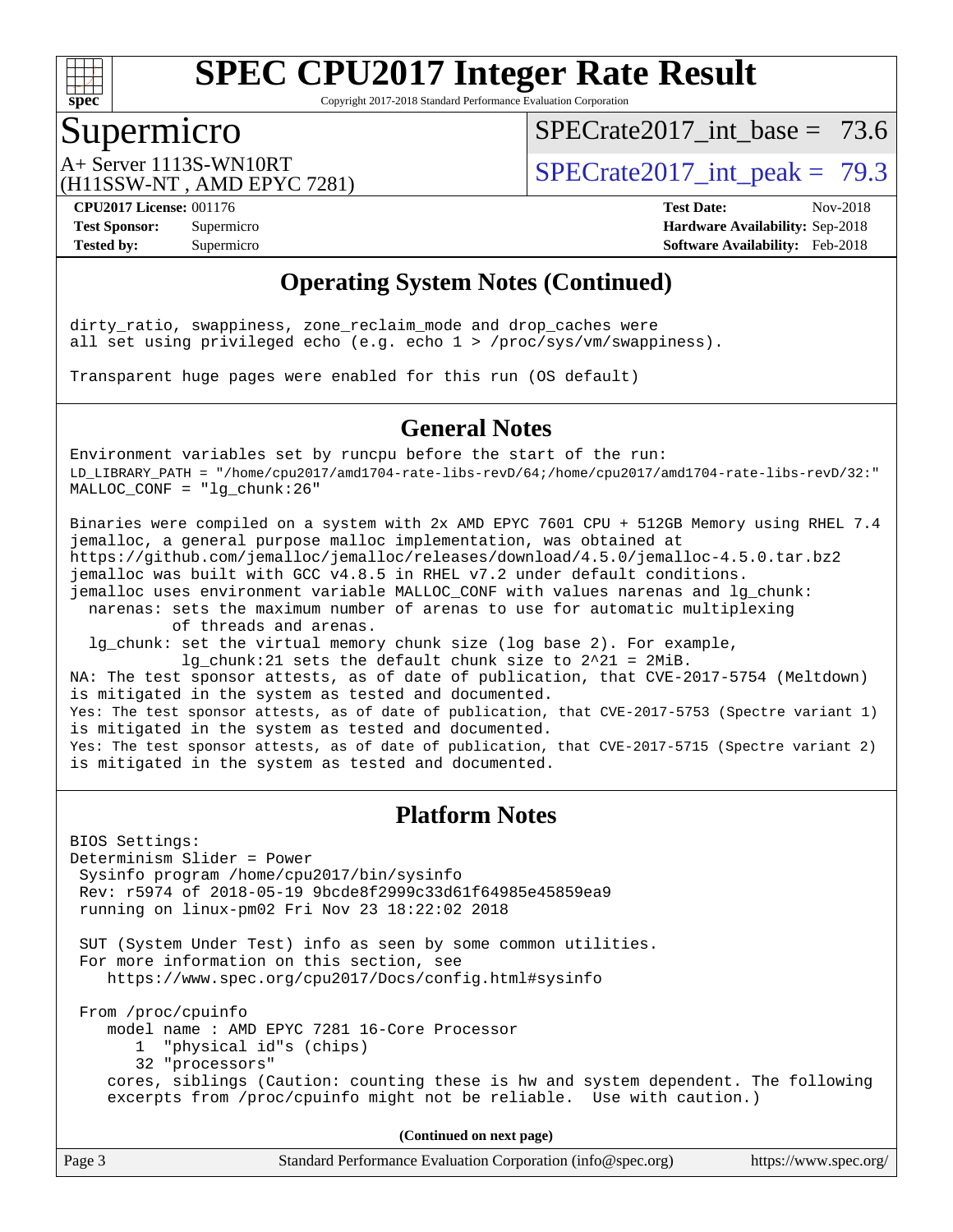

Copyright 2017-2018 Standard Performance Evaluation Corporation

### Supermicro

[SPECrate2017\\_int\\_base =](http://www.spec.org/auto/cpu2017/Docs/result-fields.html#SPECrate2017intbase) 73.6

(H11SSW-NT , AMD EPYC 7281)

A+ Server 1113S-WN10RT <br> $SPECTate2017$  int\_peak = 79.3

**[CPU2017 License:](http://www.spec.org/auto/cpu2017/Docs/result-fields.html#CPU2017License)** 001176 **[Test Date:](http://www.spec.org/auto/cpu2017/Docs/result-fields.html#TestDate)** Nov-2018 **[Test Sponsor:](http://www.spec.org/auto/cpu2017/Docs/result-fields.html#TestSponsor)** Supermicro **[Hardware Availability:](http://www.spec.org/auto/cpu2017/Docs/result-fields.html#HardwareAvailability)** Sep-2018 **[Tested by:](http://www.spec.org/auto/cpu2017/Docs/result-fields.html#Testedby)** Supermicro **[Software Availability:](http://www.spec.org/auto/cpu2017/Docs/result-fields.html#SoftwareAvailability)** Feb-2018

#### **[Platform Notes \(Continued\)](http://www.spec.org/auto/cpu2017/Docs/result-fields.html#PlatformNotes)**

 cpu cores : 16 siblings : 32 physical 0: cores 0 1 4 5 8 9 12 13 16 17 20 21 24 25 28 29 From lscpu: Architecture: x86\_64 CPU op-mode(s): 32-bit, 64-bit Byte Order: Little Endian  $CPU(s):$  32 On-line CPU(s) list: 0-31 Thread(s) per core: 2 Core(s) per socket: 16 Socket(s): 1 NUMA node(s): 4 Vendor ID: AuthenticAMD CPU family: 23 Model: 1 Model name: AMD EPYC 7281 16-Core Processor Stepping: 2 CPU MHz: 2100.000 CPU max MHz: 2100.0000 CPU min MHz: 1200.0000 BogoMIPS: 4200.16 Virtualization: AMD-V L1d cache: 32K L1i cache: 64K L2 cache: 512K L3 cache: 4096K NUMA node0 CPU(s): 0-3,16-19 NUMA node1 CPU(s): 4-7,20-23 NUMA node2 CPU(s): 8-11,24-27 NUMA node3 CPU(s): 12-15,28-31 Flags: fpu vme de pse tsc msr pae mce cx8 apic sep mtrr pge mca cmov pat pse36 clflush mmx fxsr sse sse2 ht syscall nx mmxext fxsr\_opt pdpe1gb rdtscp lm constant\_tsc rep\_good nopl nonstop\_tsc extd\_apicid amd\_dcm aperfmperf eagerfpu pni pclmulqdq monitor ssse3 fma cx16 sse4\_1 sse4\_2 movbe popcnt aes xsave avx f16c rdrand lahf\_lm cmp\_legacy svm extapic cr8\_legacy abm sse4a misalignsse 3dnowprefetch osvw skinit wdt tce topoext perfctr\_core perfctr\_nb bpext perfctr\_l2 mwaitx arat cpb hw\_pstate retpoline retpoline\_amd npt lbrv svm\_lock nrip\_save tsc\_scale vmcb\_clean flushbyasid decodeassists pausefilter pfthreshold vmmcall avic fsgsbase bmi1 avx2 smep bmi2 rdseed adx smap clflushopt sha\_ni xsaveopt xsavec xgetbv1 clzero irperf ibpb overflow\_recov succor smca /proc/cpuinfo cache data cache size : 512 KB From numactl --hardware WARNING: a numactl 'node' might or might not correspond to a **(Continued on next page)**

Page 4 Standard Performance Evaluation Corporation [\(info@spec.org\)](mailto:info@spec.org) <https://www.spec.org/>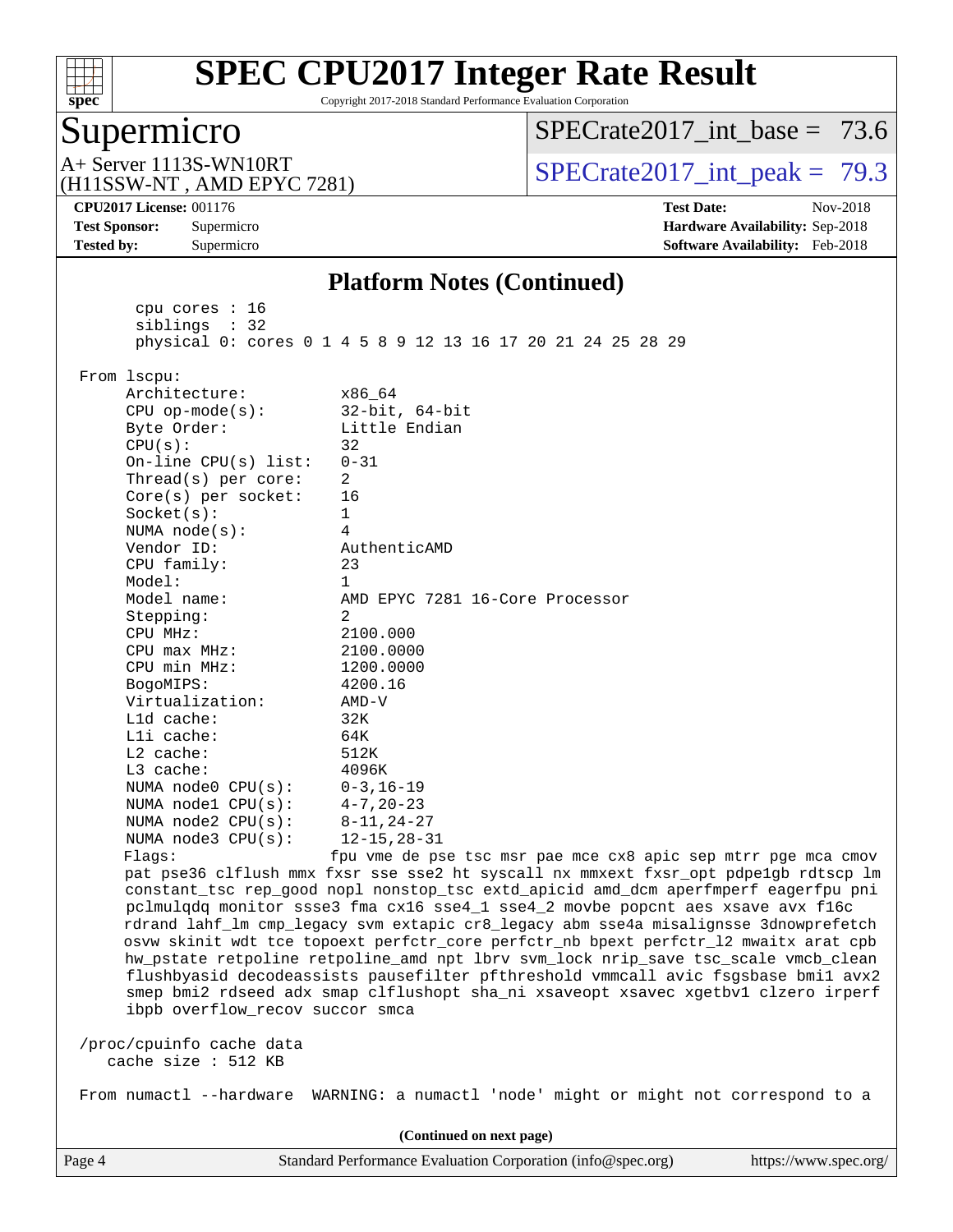

Copyright 2017-2018 Standard Performance Evaluation Corporation

# Supermicro<br>A+ Server 1113S-WN10RT

 $SPECTate2017\_int\_base = 73.6$ 

(H11SSW-NT , AMD EPYC 7281)

 $SPECTate 2017\_int\_peak = 79.3$ 

**[Tested by:](http://www.spec.org/auto/cpu2017/Docs/result-fields.html#Testedby)** Supermicro **[Software Availability:](http://www.spec.org/auto/cpu2017/Docs/result-fields.html#SoftwareAvailability)** Feb-2018

**[CPU2017 License:](http://www.spec.org/auto/cpu2017/Docs/result-fields.html#CPU2017License)** 001176 **[Test Date:](http://www.spec.org/auto/cpu2017/Docs/result-fields.html#TestDate)** Nov-2018 **[Test Sponsor:](http://www.spec.org/auto/cpu2017/Docs/result-fields.html#TestSponsor)** Supermicro **[Hardware Availability:](http://www.spec.org/auto/cpu2017/Docs/result-fields.html#HardwareAvailability)** Sep-2018

#### **[Platform Notes \(Continued\)](http://www.spec.org/auto/cpu2017/Docs/result-fields.html#PlatformNotes)**

| physical chip.                                                                                                                                                                                                                                                                                                                                                                                                                                                                                                                         |  |  |  |  |
|----------------------------------------------------------------------------------------------------------------------------------------------------------------------------------------------------------------------------------------------------------------------------------------------------------------------------------------------------------------------------------------------------------------------------------------------------------------------------------------------------------------------------------------|--|--|--|--|
| $available: 4 nodes (0-3)$                                                                                                                                                                                                                                                                                                                                                                                                                                                                                                             |  |  |  |  |
| node 0 cpus: 0 1 2 3 16 17 18 19                                                                                                                                                                                                                                                                                                                                                                                                                                                                                                       |  |  |  |  |
| node 0 size: 128826 MB                                                                                                                                                                                                                                                                                                                                                                                                                                                                                                                 |  |  |  |  |
| node 0 free: 128666 MB                                                                                                                                                                                                                                                                                                                                                                                                                                                                                                                 |  |  |  |  |
| node 1 cpus: 4 5 6 7 20 21 22 23                                                                                                                                                                                                                                                                                                                                                                                                                                                                                                       |  |  |  |  |
| node 1 size: 129022 MB                                                                                                                                                                                                                                                                                                                                                                                                                                                                                                                 |  |  |  |  |
| node 1 free: 128878 MB                                                                                                                                                                                                                                                                                                                                                                                                                                                                                                                 |  |  |  |  |
| node 2 cpus: 8 9 10 11 24 25 26 27                                                                                                                                                                                                                                                                                                                                                                                                                                                                                                     |  |  |  |  |
| node 2 size: 129022 MB                                                                                                                                                                                                                                                                                                                                                                                                                                                                                                                 |  |  |  |  |
| node 2 free: 128878 MB                                                                                                                                                                                                                                                                                                                                                                                                                                                                                                                 |  |  |  |  |
| node 3 cpus: 12 13 14 15 28 29 30 31                                                                                                                                                                                                                                                                                                                                                                                                                                                                                                   |  |  |  |  |
| node 3 size: 129021 MB                                                                                                                                                                                                                                                                                                                                                                                                                                                                                                                 |  |  |  |  |
| node 3 free: 128882 MB                                                                                                                                                                                                                                                                                                                                                                                                                                                                                                                 |  |  |  |  |
| node distances:                                                                                                                                                                                                                                                                                                                                                                                                                                                                                                                        |  |  |  |  |
| node 0 1 2 3                                                                                                                                                                                                                                                                                                                                                                                                                                                                                                                           |  |  |  |  |
| 0: 10 16 16 16                                                                                                                                                                                                                                                                                                                                                                                                                                                                                                                         |  |  |  |  |
| 1: 16 10 16 16<br>2: 16 16 10 16                                                                                                                                                                                                                                                                                                                                                                                                                                                                                                       |  |  |  |  |
| 3: 16 16 16<br>10                                                                                                                                                                                                                                                                                                                                                                                                                                                                                                                      |  |  |  |  |
|                                                                                                                                                                                                                                                                                                                                                                                                                                                                                                                                        |  |  |  |  |
| From /proc/meminfo<br>MemTotal:<br>528274456 kB<br>HugePages_Total:<br>$\Omega$<br>2048 kB<br>Hugepagesize:<br>From /etc/*release* /etc/*version*<br>SuSE-release:<br>SUSE Linux Enterprise Server 12 (x86_64)<br>$VERSION = 12$<br>PATCHLEVEL = 3<br># This file is deprecated and will be removed in a future service pack or release.<br># Please check /etc/os-release for details about this release.<br>os-release:<br>NAME="SLES"<br>VERSION="12-SP3"<br>VERSION_ID="12.3"<br>PRETTY_NAME="SUSE Linux Enterprise Server 12 SP3" |  |  |  |  |
| ID="sles"                                                                                                                                                                                                                                                                                                                                                                                                                                                                                                                              |  |  |  |  |
| $ANSI\_COLOR = "0:32"$<br>CPE_NAME="cpe:/o:suse:sles:12:sp3"                                                                                                                                                                                                                                                                                                                                                                                                                                                                           |  |  |  |  |
|                                                                                                                                                                                                                                                                                                                                                                                                                                                                                                                                        |  |  |  |  |
| uname $-a$ :<br>Linux linux-pm02 4.4.114-94.11-default #1 SMP Thu Feb 1 19:28:26 UTC 2018 (4309ff9)<br>x86 64 x86 64 x86 64 GNU/Linux                                                                                                                                                                                                                                                                                                                                                                                                  |  |  |  |  |
| Kernel self-reported vulnerability status:                                                                                                                                                                                                                                                                                                                                                                                                                                                                                             |  |  |  |  |
| (Continued on next page)                                                                                                                                                                                                                                                                                                                                                                                                                                                                                                               |  |  |  |  |
|                                                                                                                                                                                                                                                                                                                                                                                                                                                                                                                                        |  |  |  |  |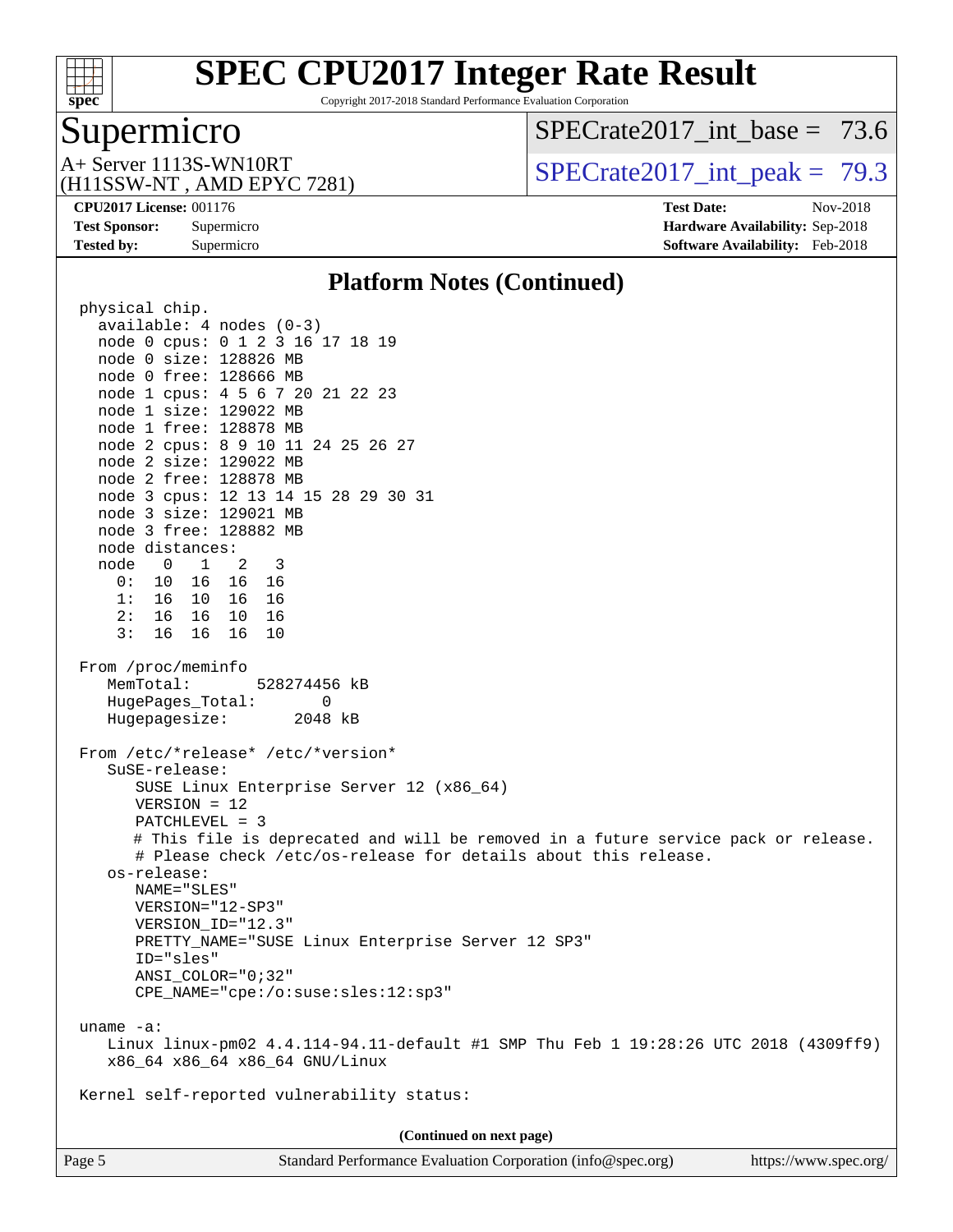

Copyright 2017-2018 Standard Performance Evaluation Corporation

### Supermicro

SPECrate2017 int\_base =  $73.6$ 

(H11SSW-NT , AMD EPYC 7281)

A+ Server 1113S-WN10RT <br> $SPECTate2017$  int\_peak = 79.3

**[CPU2017 License:](http://www.spec.org/auto/cpu2017/Docs/result-fields.html#CPU2017License)** 001176 **[Test Date:](http://www.spec.org/auto/cpu2017/Docs/result-fields.html#TestDate)** Nov-2018 **[Test Sponsor:](http://www.spec.org/auto/cpu2017/Docs/result-fields.html#TestSponsor)** Supermicro **[Hardware Availability:](http://www.spec.org/auto/cpu2017/Docs/result-fields.html#HardwareAvailability)** Sep-2018 **[Tested by:](http://www.spec.org/auto/cpu2017/Docs/result-fields.html#Testedby)** Supermicro **[Software Availability:](http://www.spec.org/auto/cpu2017/Docs/result-fields.html#SoftwareAvailability)** Feb-2018

#### **[Platform Notes \(Continued\)](http://www.spec.org/auto/cpu2017/Docs/result-fields.html#PlatformNotes)**

 CVE-2017-5754 (Meltdown): Not affected CVE-2017-5753 (Spectre variant 1): Mitigation: Barriers CVE-2017-5715 (Spectre variant 2): Mitigation: Full AMD retpoline + IBPB

run-level 3 Nov 23 14:06

 SPEC is set to: /home/cpu2017 Filesystem Type Size Used Avail Use% Mounted on /dev/sda4 xfs 145G 5.7G 139G 4% /home

 Additional information from dmidecode follows. WARNING: Use caution when you interpret this section. The 'dmidecode' program reads system data which is "intended to allow hardware to be accurately determined", but the intent may not be met, as there are frequent changes to hardware, firmware, and the "DMTF SMBIOS" standard. BIOS American Megatrends Inc. 1.0 09/04/2018 Memory:

 8x NO DIMM NO DIMM 8x Samsung M386A8K40BM2-CTD 64 GB 4 rank 2667

(End of data from sysinfo program)

#### **[Compiler Version Notes](http://www.spec.org/auto/cpu2017/Docs/result-fields.html#CompilerVersionNotes)**

| CC.    | 502. $qcc$ r(peak)                                                                                                                                                                                                                 |
|--------|------------------------------------------------------------------------------------------------------------------------------------------------------------------------------------------------------------------------------------|
|        | AOCC.LLVM.4.0.0.B35.2017_04_26 clang version 4.0.0 (CLANG:) (based on LLVM<br>AOCC.LLVM.4.0.0.B35.2017_04_26)<br>Target: i386-unknown-linux-gnu<br>Thread model: posix<br>InstalledDir: /root/work/compilers/AOCC-1.0-Compiler/bin |
|        | $CXXC$ 523.xalancbmk $r(\text{peak})$                                                                                                                                                                                              |
|        | AOCC.LLVM.4.0.0.B35.2017_04_26 clang version 4.0.0 (CLANG:) (based on LLVM<br>AOCC.LLVM.4.0.0.B35.2017_04_26)<br>Target: i386-unknown-linux-gnu<br>Thread model: posix<br>InstalledDir: /root/work/compilers/AOCC-1.0-Compiler/bin |
| CC.    | 500.perlbench $r(base)$ 502.qcc $r(base)$ 505.mcf $r(base, peak)$                                                                                                                                                                  |
|        | (Continued on next page)                                                                                                                                                                                                           |
| Page 6 | Standard Performance Evaluation Corporation (info@spec.org)<br>https://www.spec.org/                                                                                                                                               |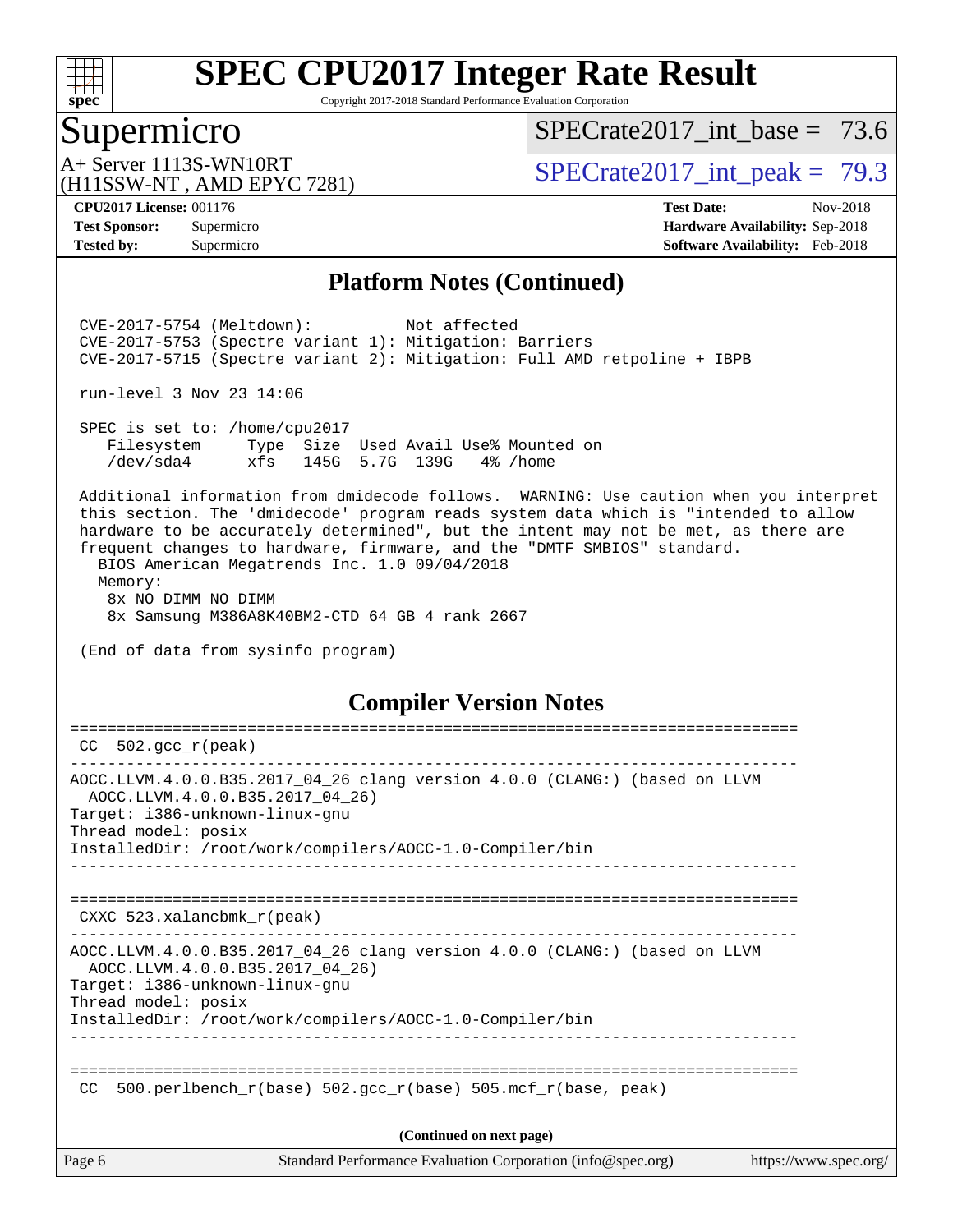

Copyright 2017-2018 Standard Performance Evaluation Corporation

## **Supermicro**

 $SPECTate2017\_int\_base = 73.6$ 

(H11SSW-NT , AMD EPYC 7281)

A+ Server 1113S-WN10RT<br>
(H11SSW-NT AMD FPYC 7281) [SPECrate2017\\_int\\_peak =](http://www.spec.org/auto/cpu2017/Docs/result-fields.html#SPECrate2017intpeak) 79.3

**[CPU2017 License:](http://www.spec.org/auto/cpu2017/Docs/result-fields.html#CPU2017License)** 001176 **[Test Date:](http://www.spec.org/auto/cpu2017/Docs/result-fields.html#TestDate)** Nov-2018 **[Test Sponsor:](http://www.spec.org/auto/cpu2017/Docs/result-fields.html#TestSponsor)** Supermicro **[Hardware Availability:](http://www.spec.org/auto/cpu2017/Docs/result-fields.html#HardwareAvailability)** Sep-2018 **[Tested by:](http://www.spec.org/auto/cpu2017/Docs/result-fields.html#Testedby)** Supermicro **[Software Availability:](http://www.spec.org/auto/cpu2017/Docs/result-fields.html#SoftwareAvailability)** Feb-2018

### **[Compiler Version Notes \(Continued\)](http://www.spec.org/auto/cpu2017/Docs/result-fields.html#CompilerVersionNotes)**

| Page 7                                                  | Standard Performance Evaluation Corporation (info@spec.org)                                                                                                                         | https://www.spec.org/ |
|---------------------------------------------------------|-------------------------------------------------------------------------------------------------------------------------------------------------------------------------------------|-----------------------|
|                                                         | (Continued on next page)                                                                                                                                                            |                       |
| GNU Fortran (GCC) 4.8.2                                 | Copyright (C) 2013 Free Software Foundation, Inc.<br>GNU Fortran comes with NO WARRANTY, to the extent permitted by law.<br>You may redistribute copies of GNU Fortran              |                       |
| FC                                                      | 548.exchange2_r(base, peak)                                                                                                                                                         |                       |
| Target: x86_64-unknown-linux-gnu<br>Thread model: posix | AOCC.LLVM.4.0.0.B35.2017_04_26 clang version 4.0.0 (CLANG:) (based on LLVM<br>AOCC.LLVM.4.0.0.B35.2017_04_26)<br>InstalledDir: /root/work/compilers/AOCC-1.0-Compiler/bin           |                       |
| CXXC 541.leela_r(peak)                                  |                                                                                                                                                                                     |                       |
| Target: x86_64-unknown-linux-gnu<br>Thread model: posix | AOCC.LLVM.4.0.0.B35.2017_04_26 clang version 4.0.0 (CLANG:) (based on LLVM<br>AOCC.LLVM.4.0.0.B35.2017_04_26)<br>InstalledDir: /root/work/compilers/AOCC-1.0-Compiler/bin           |                       |
| CC.                                                     | 500.perlbench_r(peak) 525.x264_r(peak)                                                                                                                                              |                       |
| Target: x86_64-unknown-linux-gnu<br>Thread model: posix | AOCC.LLVM.4.0.0.B35.2017_04_26)<br>InstalledDir: /root/work/compilers/AOCC-1.0-Compiler/bin                                                                                         |                       |
|                                                         | CXXC 520.omnetpp_r(base, peak) 523.xalancbmk_r(base) 531.deepsjeng_r(base,<br>peak) 541.leela_r(base)<br>AOCC.LLVM.4.0.0.B35.2017_04_26 clang version 4.0.0 (CLANG:) (based on LLVM |                       |
|                                                         |                                                                                                                                                                                     |                       |
| Target: x86_64-unknown-linux-gnu<br>Thread model: posix | AOCC.LLVM.4.0.0.B35.2017_04_26 clang version 4.0.0 (CLANG:) (based on LLVM<br>AOCC.LLVM.4.0.0.B35.2017_04_26)<br>InstalledDir: /root/work/compilers/AOCC-1.0-Compiler/bin           |                       |
|                                                         | 525.x264_r(base) 557.xz_r(base, peak)                                                                                                                                               |                       |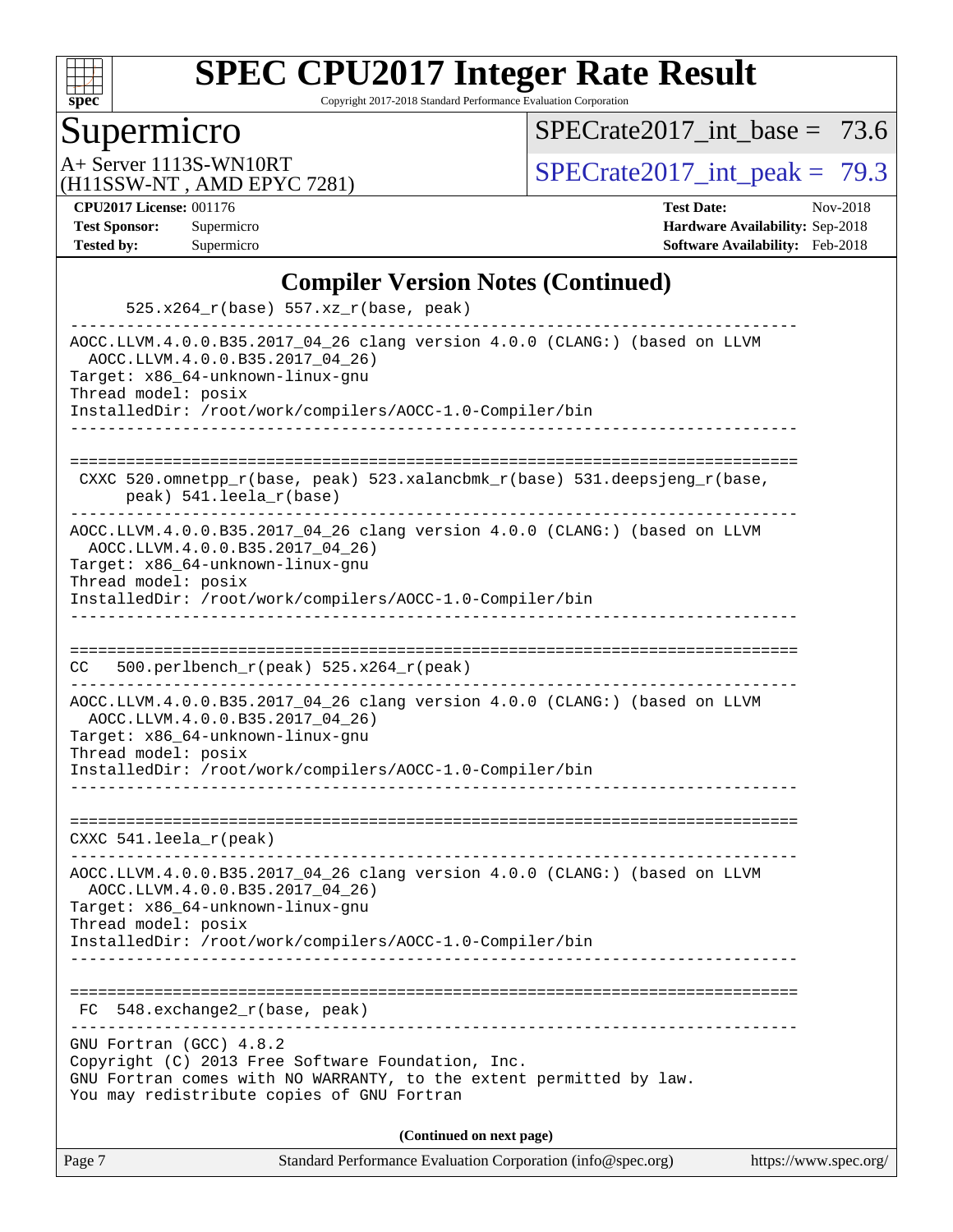

Copyright 2017-2018 Standard Performance Evaluation Corporation

## Supermicro

SPECrate2017 int\_base =  $73.6$ 

(H11SSW-NT , AMD EPYC 7281)

A+ Server 1113S-WN10RT <br>SPECrate2017 int\_peak = 79.3

**[CPU2017 License:](http://www.spec.org/auto/cpu2017/Docs/result-fields.html#CPU2017License)** 001176 **[Test Date:](http://www.spec.org/auto/cpu2017/Docs/result-fields.html#TestDate)** Nov-2018 **[Test Sponsor:](http://www.spec.org/auto/cpu2017/Docs/result-fields.html#TestSponsor)** Supermicro **[Hardware Availability:](http://www.spec.org/auto/cpu2017/Docs/result-fields.html#HardwareAvailability)** Sep-2018 **[Tested by:](http://www.spec.org/auto/cpu2017/Docs/result-fields.html#Testedby)** Supermicro **[Software Availability:](http://www.spec.org/auto/cpu2017/Docs/result-fields.html#SoftwareAvailability)** Feb-2018

#### **[Compiler Version Notes \(Continued\)](http://www.spec.org/auto/cpu2017/Docs/result-fields.html#CompilerVersionNotes)**

under the terms of the GNU General Public License. For more information about these matters, see the file named COPYING ------------------------------------------------------------------------------

## **[Base Compiler Invocation](http://www.spec.org/auto/cpu2017/Docs/result-fields.html#BaseCompilerInvocation)**

[C benchmarks](http://www.spec.org/auto/cpu2017/Docs/result-fields.html#Cbenchmarks): [clang](http://www.spec.org/cpu2017/results/res2018q4/cpu2017-20181127-09928.flags.html#user_CCbase_Fclang3_a68b77bfed473bd9cdd22529af008e8306c2e3948617c8991604c1a2000ee4a73ef90dd8bc793e105fe4165a625d26dacbda4708d828ad19048918c071b363ec)

[C++ benchmarks:](http://www.spec.org/auto/cpu2017/Docs/result-fields.html#CXXbenchmarks) [clang++](http://www.spec.org/cpu2017/results/res2018q4/cpu2017-20181127-09928.flags.html#user_CXXbase_Fclang3_57a48582e5be507d19b2527b3e7d4f85d9b8669ffc9a8a0dbb9bcf949a918a58bbab411e0c4d14a3922022a3e425a90db94042683824c1806feff4324ca1000d)

[Fortran benchmarks](http://www.spec.org/auto/cpu2017/Docs/result-fields.html#Fortranbenchmarks): [clang](http://www.spec.org/cpu2017/results/res2018q4/cpu2017-20181127-09928.flags.html#user_FCbase_Fclang3_a68b77bfed473bd9cdd22529af008e8306c2e3948617c8991604c1a2000ee4a73ef90dd8bc793e105fe4165a625d26dacbda4708d828ad19048918c071b363ec) [gfortran](http://www.spec.org/cpu2017/results/res2018q4/cpu2017-20181127-09928.flags.html#user_FCbase_aocc-gfortran_128c91a56d61ddb07404721e65b8f9498c31a443dacbd3b7f212891090eca86e2d099b520f75b99e9e8ac4fdec01f4d15f0b65e47123ec4c42b0759045731a1f)

### **[Base Portability Flags](http://www.spec.org/auto/cpu2017/Docs/result-fields.html#BasePortabilityFlags)**

 500.perlbench\_r: [-DSPEC\\_LINUX\\_X64](http://www.spec.org/cpu2017/results/res2018q4/cpu2017-20181127-09928.flags.html#b500.perlbench_r_basePORTABILITY_DSPEC_LINUX_X64) [-DSPEC\\_LP64](http://www.spec.org/cpu2017/results/res2018q4/cpu2017-20181127-09928.flags.html#b500.perlbench_r_baseEXTRA_PORTABILITY_DSPEC_LP64) 502.gcc\_r: [-DSPEC\\_LP64](http://www.spec.org/cpu2017/results/res2018q4/cpu2017-20181127-09928.flags.html#suite_baseEXTRA_PORTABILITY502_gcc_r_DSPEC_LP64) 505.mcf\_r: [-DSPEC\\_LP64](http://www.spec.org/cpu2017/results/res2018q4/cpu2017-20181127-09928.flags.html#suite_baseEXTRA_PORTABILITY505_mcf_r_DSPEC_LP64) 520.omnetpp\_r: [-DSPEC\\_LP64](http://www.spec.org/cpu2017/results/res2018q4/cpu2017-20181127-09928.flags.html#suite_baseEXTRA_PORTABILITY520_omnetpp_r_DSPEC_LP64) 523.xalancbmk\_r: [-DSPEC\\_LINUX](http://www.spec.org/cpu2017/results/res2018q4/cpu2017-20181127-09928.flags.html#b523.xalancbmk_r_basePORTABILITY_DSPEC_LINUX) [-DSPEC\\_LP64](http://www.spec.org/cpu2017/results/res2018q4/cpu2017-20181127-09928.flags.html#suite_baseEXTRA_PORTABILITY523_xalancbmk_r_DSPEC_LP64) 525.x264\_r: [-DSPEC\\_LP64](http://www.spec.org/cpu2017/results/res2018q4/cpu2017-20181127-09928.flags.html#suite_baseEXTRA_PORTABILITY525_x264_r_DSPEC_LP64) 531.deepsjeng\_r: [-DSPEC\\_LP64](http://www.spec.org/cpu2017/results/res2018q4/cpu2017-20181127-09928.flags.html#suite_baseEXTRA_PORTABILITY531_deepsjeng_r_DSPEC_LP64) 541.leela\_r: [-DSPEC\\_LP64](http://www.spec.org/cpu2017/results/res2018q4/cpu2017-20181127-09928.flags.html#suite_baseEXTRA_PORTABILITY541_leela_r_DSPEC_LP64) 548.exchange2\_r: [-DSPEC\\_LP64](http://www.spec.org/cpu2017/results/res2018q4/cpu2017-20181127-09928.flags.html#suite_baseEXTRA_PORTABILITY548_exchange2_r_DSPEC_LP64) 557.xz\_r: [-DSPEC\\_LP64](http://www.spec.org/cpu2017/results/res2018q4/cpu2017-20181127-09928.flags.html#suite_baseEXTRA_PORTABILITY557_xz_r_DSPEC_LP64)

## **[Base Optimization Flags](http://www.spec.org/auto/cpu2017/Docs/result-fields.html#BaseOptimizationFlags)**

[C benchmarks](http://www.spec.org/auto/cpu2017/Docs/result-fields.html#Cbenchmarks):

[-flto](http://www.spec.org/cpu2017/results/res2018q4/cpu2017-20181127-09928.flags.html#user_CCbase_lto) [-Wl,-plugin-opt=-merge-constant](http://www.spec.org/cpu2017/results/res2018q4/cpu2017-20181127-09928.flags.html#user_CCbase_F-merge-constant_1d79771b5442061d9c8e05556c6b0c655e6c9e66f8c6936b0129d434b6acd2b1cf1b7cd2540d1570ff636111b08a6bc36e2e61fc34531f8ef7c1a34c57be1dbb) [-Wl,-plugin-opt=-lsr-in-nested-loop](http://www.spec.org/cpu2017/results/res2018q4/cpu2017-20181127-09928.flags.html#user_CCbase_lsr-in-nested-loop_1cff93fd95162f5e77640b5271e8bed680fb62b4a8d96fb8ab217ff3244646f1fbb342e31af83c263403bbf5249c7dc7732d5c86c3eab4cc8d32dcb7a6f33ca0) [-Wl,-plugin-opt=-disable-vect-cmp](http://www.spec.org/cpu2017/results/res2018q4/cpu2017-20181127-09928.flags.html#user_CCbase_disable-vect-cmp_1056b9a09b8ddc126e023b5f99ae33179ef568835465af9b7adeacf4b6480ff575c8aee439265bcfbcbf086f33f2fa5cca2bc4cf52b64c0cd2e10f6503cba02d) [-O3](http://www.spec.org/cpu2017/results/res2018q4/cpu2017-20181127-09928.flags.html#user_CCbase_F-O3) [-ffast-math](http://www.spec.org/cpu2017/results/res2018q4/cpu2017-20181127-09928.flags.html#user_CCbase_F-aocc-ffast-math_78dd175de6534c2005829757b9b0f2878e57b067cce6f7c443b2250ac68890960e2e1b320ca04b81ff7c62c6f87870ed05f06baf7875eea2990d38e3b73c71f1) [-march=znver1](http://www.spec.org/cpu2017/results/res2018q4/cpu2017-20181127-09928.flags.html#user_CCbase_F-march) [-fstruct-layout=2](http://www.spec.org/cpu2017/results/res2018q4/cpu2017-20181127-09928.flags.html#user_CCbase_F-fstruct-layout_a05ec02e17cdf7fe0c3950a6b005251b2b1e5e67af2b5298cf72714730c3d59ba290e75546b10aa22dac074c15ceaca36ae22c62cb51bcb2fbdc9dc4e7e222c4) [-mllvm -unroll-threshold=100](http://www.spec.org/cpu2017/results/res2018q4/cpu2017-20181127-09928.flags.html#user_CCbase_F-unroll-threshold_2755d0c78138845d361fa1543e3a063fffa198df9b3edf0cfb856bbc88a81e1769b12ac7a550c5d35197be55360db1a3f95a8d1304df999456cabf5120c45168) [-fremap-arrays](http://www.spec.org/cpu2017/results/res2018q4/cpu2017-20181127-09928.flags.html#user_CCbase_F-fremap-arrays) [-mno-avx2](http://www.spec.org/cpu2017/results/res2018q4/cpu2017-20181127-09928.flags.html#user_CCbase_F-mno-avx2) [-mllvm -inline-threshold=1000](http://www.spec.org/cpu2017/results/res2018q4/cpu2017-20181127-09928.flags.html#user_CCbase_inline-threshold_b7832241b0a6397e4ecdbaf0eb7defdc10f885c2a282fa3240fdc99844d543fda39cf8a4a9dccf68cf19b5438ac3b455264f478df15da0f4988afa40d8243bab) [-mllvm -disable-vect-cmp](http://www.spec.org/cpu2017/results/res2018q4/cpu2017-20181127-09928.flags.html#user_CCbase_disable-vect-cmp_d995c9eb800469498c6893dc847c54c903d59847b18cb2ac22011b9af7010c96d2d48d3c6b41246fe86945001509aa4dc528afb61cb238fd3b256a31781ea0cf) [-z muldefs](http://www.spec.org/cpu2017/results/res2018q4/cpu2017-20181127-09928.flags.html#user_CCbase_F-z-muldefs) [-ljemalloc](http://www.spec.org/cpu2017/results/res2018q4/cpu2017-20181127-09928.flags.html#user_CCbase_jemalloc-lib_d1249b907c500fa1c0672f44f562e3d0f79738ae9e3c4a9c376d49f265a04b9c99b167ecedbf6711b3085be911c67ff61f150a17b3472be731631ba4d0471706)

[C++ benchmarks:](http://www.spec.org/auto/cpu2017/Docs/result-fields.html#CXXbenchmarks) [-flto](http://www.spec.org/cpu2017/results/res2018q4/cpu2017-20181127-09928.flags.html#user_CXXbase_lto) [-Wl,-plugin-opt=-merge-constant](http://www.spec.org/cpu2017/results/res2018q4/cpu2017-20181127-09928.flags.html#user_CXXbase_F-merge-constant_1d79771b5442061d9c8e05556c6b0c655e6c9e66f8c6936b0129d434b6acd2b1cf1b7cd2540d1570ff636111b08a6bc36e2e61fc34531f8ef7c1a34c57be1dbb) [-Wl,-plugin-opt=-lsr-in-nested-loop](http://www.spec.org/cpu2017/results/res2018q4/cpu2017-20181127-09928.flags.html#user_CXXbase_lsr-in-nested-loop_1cff93fd95162f5e77640b5271e8bed680fb62b4a8d96fb8ab217ff3244646f1fbb342e31af83c263403bbf5249c7dc7732d5c86c3eab4cc8d32dcb7a6f33ca0) [-Wl,-plugin-opt=-disable-vect-cmp](http://www.spec.org/cpu2017/results/res2018q4/cpu2017-20181127-09928.flags.html#user_CXXbase_disable-vect-cmp_1056b9a09b8ddc126e023b5f99ae33179ef568835465af9b7adeacf4b6480ff575c8aee439265bcfbcbf086f33f2fa5cca2bc4cf52b64c0cd2e10f6503cba02d)

**(Continued on next page)**

| Page 8 | Standard Performance Evaluation Corporation (info@spec.org) | https://www.spec.org/ |
|--------|-------------------------------------------------------------|-----------------------|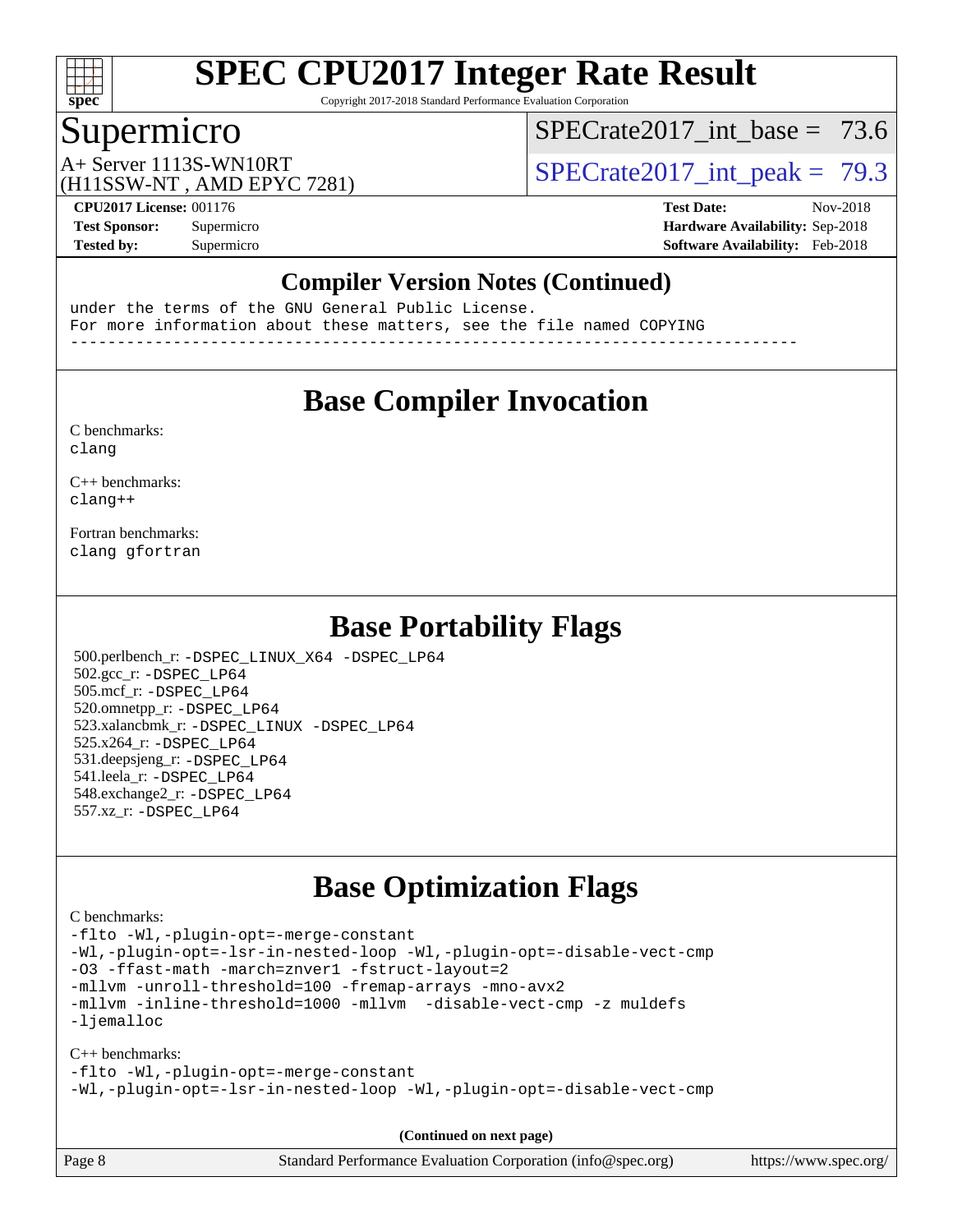

Copyright 2017-2018 Standard Performance Evaluation Corporation

### Supermicro

SPECrate2017 int\_base =  $73.6$ 

(H11SSW-NT , AMD EPYC 7281)

A+ Server 1113S-WN10RT <br> $SPECTate2017$  int\_peak = 79.3

**[CPU2017 License:](http://www.spec.org/auto/cpu2017/Docs/result-fields.html#CPU2017License)** 001176 **[Test Date:](http://www.spec.org/auto/cpu2017/Docs/result-fields.html#TestDate)** Nov-2018 **[Test Sponsor:](http://www.spec.org/auto/cpu2017/Docs/result-fields.html#TestSponsor)** Supermicro **[Hardware Availability:](http://www.spec.org/auto/cpu2017/Docs/result-fields.html#HardwareAvailability)** Sep-2018 **[Tested by:](http://www.spec.org/auto/cpu2017/Docs/result-fields.html#Testedby)** Supermicro **[Software Availability:](http://www.spec.org/auto/cpu2017/Docs/result-fields.html#SoftwareAvailability)** Feb-2018

## **[Base Optimization Flags \(Continued\)](http://www.spec.org/auto/cpu2017/Docs/result-fields.html#BaseOptimizationFlags)**

[C++ benchmarks](http://www.spec.org/auto/cpu2017/Docs/result-fields.html#CXXbenchmarks) (continued):

[-O3](http://www.spec.org/cpu2017/results/res2018q4/cpu2017-20181127-09928.flags.html#user_CXXbase_F-O3) [-march=znver1](http://www.spec.org/cpu2017/results/res2018q4/cpu2017-20181127-09928.flags.html#user_CXXbase_F-march) [-mllvm -unroll-threshold=100](http://www.spec.org/cpu2017/results/res2018q4/cpu2017-20181127-09928.flags.html#user_CXXbase_F-unroll-threshold_2755d0c78138845d361fa1543e3a063fffa198df9b3edf0cfb856bbc88a81e1769b12ac7a550c5d35197be55360db1a3f95a8d1304df999456cabf5120c45168) [-finline-aggressive](http://www.spec.org/cpu2017/results/res2018q4/cpu2017-20181127-09928.flags.html#user_CXXbase_F-finline-aggressive) [-fremap-arrays](http://www.spec.org/cpu2017/results/res2018q4/cpu2017-20181127-09928.flags.html#user_CXXbase_F-fremap-arrays) [-mllvm -inline-threshold=1000](http://www.spec.org/cpu2017/results/res2018q4/cpu2017-20181127-09928.flags.html#user_CXXbase_inline-threshold_b7832241b0a6397e4ecdbaf0eb7defdc10f885c2a282fa3240fdc99844d543fda39cf8a4a9dccf68cf19b5438ac3b455264f478df15da0f4988afa40d8243bab) [-mllvm -disable-vect-cmp](http://www.spec.org/cpu2017/results/res2018q4/cpu2017-20181127-09928.flags.html#user_CXXbase_disable-vect-cmp_d995c9eb800469498c6893dc847c54c903d59847b18cb2ac22011b9af7010c96d2d48d3c6b41246fe86945001509aa4dc528afb61cb238fd3b256a31781ea0cf) [-z muldefs](http://www.spec.org/cpu2017/results/res2018q4/cpu2017-20181127-09928.flags.html#user_CXXbase_F-z-muldefs) [-ljemalloc](http://www.spec.org/cpu2017/results/res2018q4/cpu2017-20181127-09928.flags.html#user_CXXbase_jemalloc-lib_d1249b907c500fa1c0672f44f562e3d0f79738ae9e3c4a9c376d49f265a04b9c99b167ecedbf6711b3085be911c67ff61f150a17b3472be731631ba4d0471706) [Fortran benchmarks](http://www.spec.org/auto/cpu2017/Docs/result-fields.html#Fortranbenchmarks):

[-flto](http://www.spec.org/cpu2017/results/res2018q4/cpu2017-20181127-09928.flags.html#user_FCbase_lto) [-Wl,-plugin-opt=-merge-constant](http://www.spec.org/cpu2017/results/res2018q4/cpu2017-20181127-09928.flags.html#user_FCbase_F-merge-constant_1d79771b5442061d9c8e05556c6b0c655e6c9e66f8c6936b0129d434b6acd2b1cf1b7cd2540d1570ff636111b08a6bc36e2e61fc34531f8ef7c1a34c57be1dbb) [-Wl,-plugin-opt=-lsr-in-nested-loop](http://www.spec.org/cpu2017/results/res2018q4/cpu2017-20181127-09928.flags.html#user_FCbase_lsr-in-nested-loop_1cff93fd95162f5e77640b5271e8bed680fb62b4a8d96fb8ab217ff3244646f1fbb342e31af83c263403bbf5249c7dc7732d5c86c3eab4cc8d32dcb7a6f33ca0) [-Wl,-plugin-opt=-disable-vect-cmp](http://www.spec.org/cpu2017/results/res2018q4/cpu2017-20181127-09928.flags.html#user_FCbase_disable-vect-cmp_1056b9a09b8ddc126e023b5f99ae33179ef568835465af9b7adeacf4b6480ff575c8aee439265bcfbcbf086f33f2fa5cca2bc4cf52b64c0cd2e10f6503cba02d) [-O3](http://www.spec.org/cpu2017/results/res2018q4/cpu2017-20181127-09928.flags.html#user_FCbase_F-O3) [-mavx](http://www.spec.org/cpu2017/results/res2018q4/cpu2017-20181127-09928.flags.html#user_FCbase_F-mavx) [-madx](http://www.spec.org/cpu2017/results/res2018q4/cpu2017-20181127-09928.flags.html#user_FCbase_F-madx) [-funroll-loops](http://www.spec.org/cpu2017/results/res2018q4/cpu2017-20181127-09928.flags.html#user_FCbase_aocc-funroll-loops) [-ffast-math](http://www.spec.org/cpu2017/results/res2018q4/cpu2017-20181127-09928.flags.html#user_FCbase_F-aocc-ffast-math_78dd175de6534c2005829757b9b0f2878e57b067cce6f7c443b2250ac68890960e2e1b320ca04b81ff7c62c6f87870ed05f06baf7875eea2990d38e3b73c71f1) [-z muldefs](http://www.spec.org/cpu2017/results/res2018q4/cpu2017-20181127-09928.flags.html#user_FCbase_F-z-muldefs) [-Ofast](http://www.spec.org/cpu2017/results/res2018q4/cpu2017-20181127-09928.flags.html#user_FCbase_F-aocc-Ofast) [-fdefault-integer-8](http://www.spec.org/cpu2017/results/res2018q4/cpu2017-20181127-09928.flags.html#user_FCbase_F-fdefault-integer-8) [-fplugin=dragonegg.so](http://www.spec.org/cpu2017/results/res2018q4/cpu2017-20181127-09928.flags.html#user_FCbase_F-fpluginDragonEgg) [-fplugin-arg-dragonegg-llvm-option=-lsr-in-nested-loop](http://www.spec.org/cpu2017/results/res2018q4/cpu2017-20181127-09928.flags.html#user_FCbase_lsr-in-nested-loop_9d50e9a5bf5413862ef575cb99c4306f28354df375c817cbae12d1ca2160727959926001e898e7562b79430b7fa444a8df2254024818720af45ad007761bc4a7) [-fplugin-arg-dragonegg-llvm-option=-enable-iv-split](http://www.spec.org/cpu2017/results/res2018q4/cpu2017-20181127-09928.flags.html#user_FCbase_F-enable-iv-split_5dd88da1d43c18bd75cbdf250cf834c2151012bf076ae854827e69c5249e03739713e176d494b70eccfdbb757c13240bb0c8f0dd1fe462f4542b1525161a1ac7) [-fplugin-arg-dragonegg-llvm-option=-merge-constant](http://www.spec.org/cpu2017/results/res2018q4/cpu2017-20181127-09928.flags.html#user_FCbase_F-merge-constant_37fd66d07a4fbae8f1b816e843c3ed1ebaa48f794b65ea8be746a1880566a3d23eba4a3c37b5c024650311adcf9247c62af28144803b3729b14be14423fa5142) [-fplugin-arg-dragonegg-llvm-option=-inline-threshold:1000](http://www.spec.org/cpu2017/results/res2018q4/cpu2017-20181127-09928.flags.html#user_FCbase_inline-threshold_eec74946bf81becf626625ea3f1757217b7f1e09b0c056df6f4a6dc542562255a9e8a6d36c454b3b2ed3e147f40cf87a14a68e01ad47a8b90b49f15f387f919f) [-fplugin-arg-dragonegg-llvm-option=-disable-vect-cmp](http://www.spec.org/cpu2017/results/res2018q4/cpu2017-20181127-09928.flags.html#user_FCbase_disable-vect-cmp_d119dd6f96524d64dc477d5e6a72268aebe046b42f767098038bf7530fc0cc546dd329b2376104fde185baca14f7365ef86ccd3ff602b57a7839de005478f594) [-ljemalloc](http://www.spec.org/cpu2017/results/res2018q4/cpu2017-20181127-09928.flags.html#user_FCbase_jemalloc-lib_d1249b907c500fa1c0672f44f562e3d0f79738ae9e3c4a9c376d49f265a04b9c99b167ecedbf6711b3085be911c67ff61f150a17b3472be731631ba4d0471706) [-lgfortran](http://www.spec.org/cpu2017/results/res2018q4/cpu2017-20181127-09928.flags.html#user_FCbase_F-lgfortran) [-lamdlibm](http://www.spec.org/cpu2017/results/res2018q4/cpu2017-20181127-09928.flags.html#user_FCbase_F-lamdlibm)

## **[Peak Compiler Invocation](http://www.spec.org/auto/cpu2017/Docs/result-fields.html#PeakCompilerInvocation)**

[C benchmarks](http://www.spec.org/auto/cpu2017/Docs/result-fields.html#Cbenchmarks): [clang](http://www.spec.org/cpu2017/results/res2018q4/cpu2017-20181127-09928.flags.html#user_CCpeak_Fclang3_a68b77bfed473bd9cdd22529af008e8306c2e3948617c8991604c1a2000ee4a73ef90dd8bc793e105fe4165a625d26dacbda4708d828ad19048918c071b363ec)

[C++ benchmarks:](http://www.spec.org/auto/cpu2017/Docs/result-fields.html#CXXbenchmarks) [clang++](http://www.spec.org/cpu2017/results/res2018q4/cpu2017-20181127-09928.flags.html#user_CXXpeak_Fclang3_57a48582e5be507d19b2527b3e7d4f85d9b8669ffc9a8a0dbb9bcf949a918a58bbab411e0c4d14a3922022a3e425a90db94042683824c1806feff4324ca1000d)

[Fortran benchmarks](http://www.spec.org/auto/cpu2017/Docs/result-fields.html#Fortranbenchmarks): [clang](http://www.spec.org/cpu2017/results/res2018q4/cpu2017-20181127-09928.flags.html#user_FCpeak_Fclang3_a68b77bfed473bd9cdd22529af008e8306c2e3948617c8991604c1a2000ee4a73ef90dd8bc793e105fe4165a625d26dacbda4708d828ad19048918c071b363ec) [gfortran](http://www.spec.org/cpu2017/results/res2018q4/cpu2017-20181127-09928.flags.html#user_FCpeak_aocc-gfortran_128c91a56d61ddb07404721e65b8f9498c31a443dacbd3b7f212891090eca86e2d099b520f75b99e9e8ac4fdec01f4d15f0b65e47123ec4c42b0759045731a1f)

## **[Peak Portability Flags](http://www.spec.org/auto/cpu2017/Docs/result-fields.html#PeakPortabilityFlags)**

 500.perlbench\_r: [-DSPEC\\_LINUX\\_X64](http://www.spec.org/cpu2017/results/res2018q4/cpu2017-20181127-09928.flags.html#b500.perlbench_r_peakPORTABILITY_DSPEC_LINUX_X64) [-DSPEC\\_LP64](http://www.spec.org/cpu2017/results/res2018q4/cpu2017-20181127-09928.flags.html#b500.perlbench_r_peakEXTRA_PORTABILITY_DSPEC_LP64) 502.gcc\_r: [-D\\_FILE\\_OFFSET\\_BITS=64](http://www.spec.org/cpu2017/results/res2018q4/cpu2017-20181127-09928.flags.html#user_peakEXTRA_PORTABILITY502_gcc_r_F-D_FILE_OFFSET_BITS_5ae949a99b284ddf4e95728d47cb0843d81b2eb0e18bdfe74bbf0f61d0b064f4bda2f10ea5eb90e1dcab0e84dbc592acfc5018bc955c18609f94ddb8d550002c) 505.mcf\_r: [-DSPEC\\_LP64](http://www.spec.org/cpu2017/results/res2018q4/cpu2017-20181127-09928.flags.html#suite_peakEXTRA_PORTABILITY505_mcf_r_DSPEC_LP64) 520.omnetpp\_r: [-DSPEC\\_LP64](http://www.spec.org/cpu2017/results/res2018q4/cpu2017-20181127-09928.flags.html#suite_peakEXTRA_PORTABILITY520_omnetpp_r_DSPEC_LP64) 523.xalancbmk\_r: [-DSPEC\\_LINUX](http://www.spec.org/cpu2017/results/res2018q4/cpu2017-20181127-09928.flags.html#b523.xalancbmk_r_peakPORTABILITY_DSPEC_LINUX) [-D\\_FILE\\_OFFSET\\_BITS=64](http://www.spec.org/cpu2017/results/res2018q4/cpu2017-20181127-09928.flags.html#user_peakEXTRA_PORTABILITY523_xalancbmk_r_F-D_FILE_OFFSET_BITS_5ae949a99b284ddf4e95728d47cb0843d81b2eb0e18bdfe74bbf0f61d0b064f4bda2f10ea5eb90e1dcab0e84dbc592acfc5018bc955c18609f94ddb8d550002c) 525.x264\_r: [-DSPEC\\_LP64](http://www.spec.org/cpu2017/results/res2018q4/cpu2017-20181127-09928.flags.html#suite_peakEXTRA_PORTABILITY525_x264_r_DSPEC_LP64) 531.deepsjeng\_r: [-DSPEC\\_LP64](http://www.spec.org/cpu2017/results/res2018q4/cpu2017-20181127-09928.flags.html#suite_peakEXTRA_PORTABILITY531_deepsjeng_r_DSPEC_LP64) 541.leela\_r: [-DSPEC\\_LP64](http://www.spec.org/cpu2017/results/res2018q4/cpu2017-20181127-09928.flags.html#suite_peakEXTRA_PORTABILITY541_leela_r_DSPEC_LP64) 548.exchange2\_r: [-DSPEC\\_LP64](http://www.spec.org/cpu2017/results/res2018q4/cpu2017-20181127-09928.flags.html#suite_peakEXTRA_PORTABILITY548_exchange2_r_DSPEC_LP64) 557.xz\_r: [-DSPEC\\_LP64](http://www.spec.org/cpu2017/results/res2018q4/cpu2017-20181127-09928.flags.html#suite_peakEXTRA_PORTABILITY557_xz_r_DSPEC_LP64)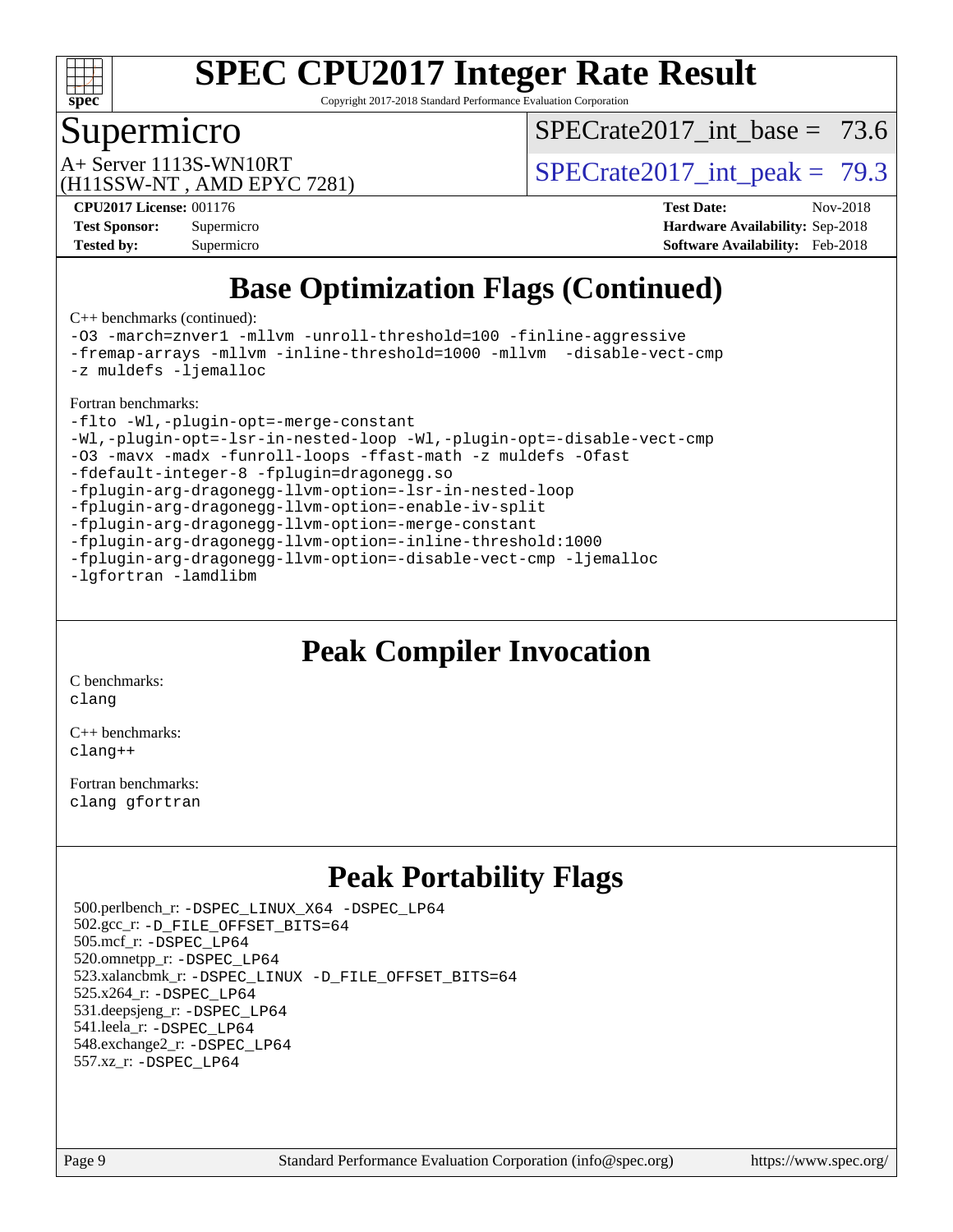

Copyright 2017-2018 Standard Performance Evaluation Corporation

## Supermicro

SPECrate2017 int\_base =  $73.6$ 

(H11SSW-NT , AMD EPYC 7281)

A+ Server 1113S-WN10RT <br> $SPECTate2017$  int\_peak = 79.3

**[Tested by:](http://www.spec.org/auto/cpu2017/Docs/result-fields.html#Testedby)** Supermicro **[Software Availability:](http://www.spec.org/auto/cpu2017/Docs/result-fields.html#SoftwareAvailability)** Feb-2018

**[CPU2017 License:](http://www.spec.org/auto/cpu2017/Docs/result-fields.html#CPU2017License)** 001176 **[Test Date:](http://www.spec.org/auto/cpu2017/Docs/result-fields.html#TestDate)** Nov-2018 **[Test Sponsor:](http://www.spec.org/auto/cpu2017/Docs/result-fields.html#TestSponsor)** Supermicro **[Hardware Availability:](http://www.spec.org/auto/cpu2017/Docs/result-fields.html#HardwareAvailability)** Sep-2018

## **[Peak Optimization Flags](http://www.spec.org/auto/cpu2017/Docs/result-fields.html#PeakOptimizationFlags)**

[C benchmarks](http://www.spec.org/auto/cpu2017/Docs/result-fields.html#Cbenchmarks):

```
 500.perlbench_r: -flto -Wl,-plugin-opt=-merge-constant
-Wl,-plugin-opt=-lsr-in-nested-loop
-fprofile-instr-generate(pass 1)
-fprofile-instr-use(pass 2) -Ofast -march=znver1
-fstruct-layout=3 -mllvm -vectorize-memory-aggressively
-mno-avx2 -mllvm -unroll-threshold=100 -fremap-arrays
-mllvm -inline-threshold=1000 -ljemalloc
 502.gcc_r: -m32 -flto -Wl,-plugin-opt=-merge-constant
-Wl,-plugin-opt=-lsr-in-nested-loop -Ofast -march=znver1
-fstruct-layout=3 -mllvm -vectorize-memory-aggressively
-mno-avx2 -mllvm -unroll-threshold=100 -fremap-arrays
-mllvm -inline-threshold=1000 -fgnu89-inline -ljemalloc
 505.mcf_r: -flto -Wl,-plugin-opt=-merge-constant
-Wl,-plugin-opt=-lsr-in-nested-loop -Ofast -march=znver1
-fstruct-layout=3 -mllvm -vectorize-memory-aggressively
-mno-avx2 -mllvm -unroll-threshold=100 -fremap-arrays
-mllvm -inline-threshold=1000 -ljemalloc
 525.x264_r: Same as 500.perlbench_r
 557.xz_r: Same as 505.mcf_r
C++ benchmarks: 
 520.omnetpp_r: -flto -Wl,-plugin-opt=-merge-constant
-Wl,-plugin-opt=-lsr-in-nested-loop -Ofast -march=znver1
-finline-aggressive -mllvm -unroll-threshold=100
-fremap-arrays -mllvm -inline-threshold=1000 -ljemalloc
 523.xalancbmk_r: -m32 -flto -Wl,-plugin-opt=-merge-constant
-Wl,-plugin-opt=-lsr-in-nested-loop -Ofast -march=znver1
-finline-aggressive -mllvm -unroll-threshold=100
-fremap-arrays -mllvm -inline-threshold=1000 -ljemalloc
 531.deepsjeng_r: Same as 520.omnetpp_r
 541.leela_r: -flto -Wl,-plugin-opt=-merge-constant
-Wl,-plugin-opt=-lsr-in-nested-loop
-fprofile-instr-generate(pass 1)
-fprofile-instr-use(pass 2) -Ofast -march=znver1
-mllvm -unroll-count=8 -mllvm -unroll-threshold=100
-ljemalloc
                                      (Continued on next page)
```